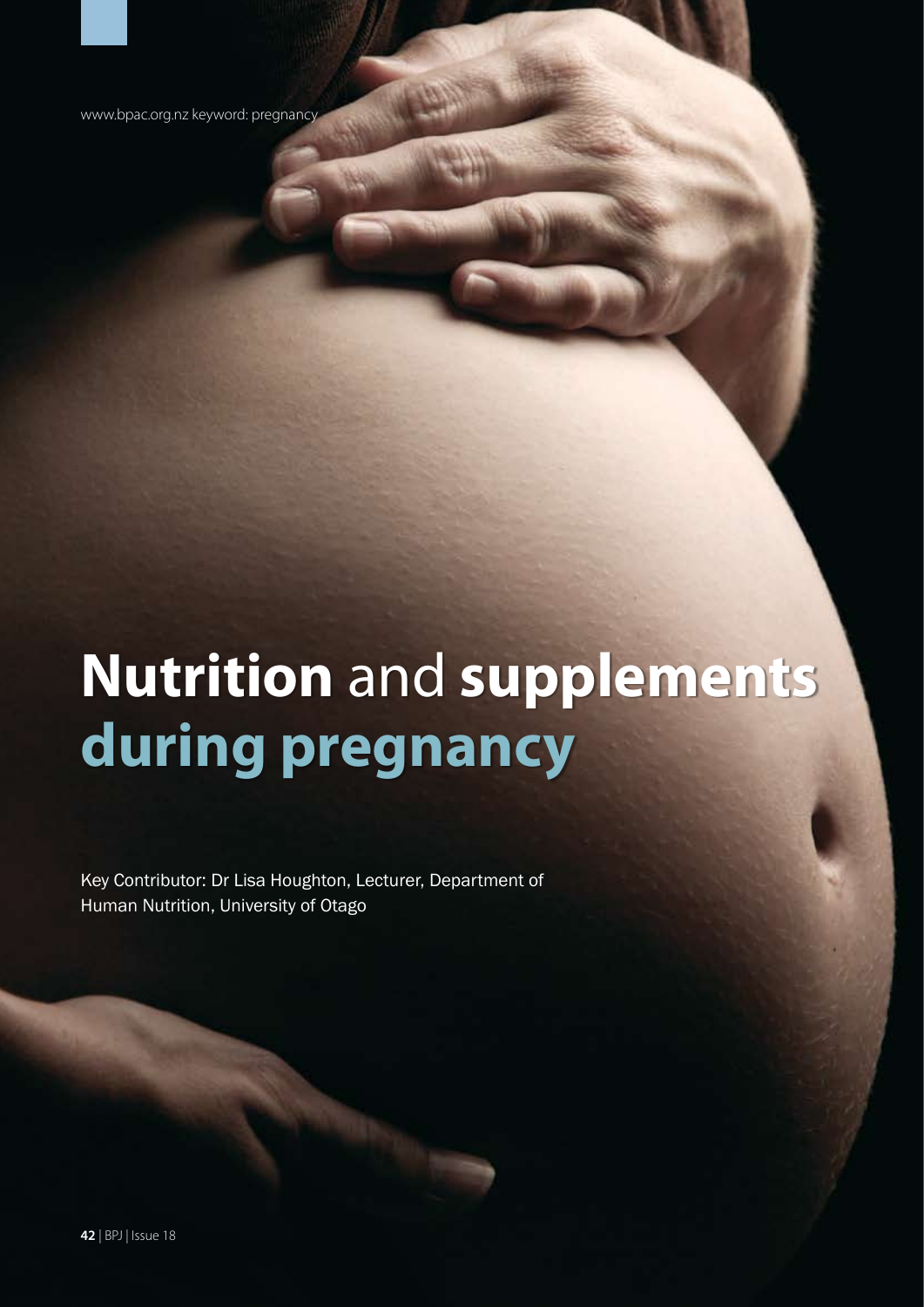N BPJ 15 (AUGUST 2008), we covered the topic<br>of vitamin and mineral deficiencies. GPs tell us N BPJ 15 (AUGUST 2008), we covered the topic that they would like more information on what supplements or additional foods they should be prescribing or recommending for women who wish to become pregnant or those who are pregnant.

The importance of ensuring good maternal health during pregnancy is widely recognised while an increasing body of evidence suggests that nutritional status prior to pregnancy strongly influences foetal and infant outcomes. In view of this, the goal is to ensure that women attain good nutritional status before, during and between pregnancies to optimise their own health and reduce the risk of pregnancy complications, birth defects and the onset of chronic diseases in their children.

## **Attention to pre-conception nutrition improves pregnancy outcomes**

Improving nutritional status before pregnancy is challenging because about half of pregnancies in New Zealand are not planned.<sup>1,2</sup> Even among women planning pregnancy, few seek medical or nutritional advice prior to conception, and most women do not have their first prenatal care visit until well into the first trimester.

## **Key concepts:**

Health professionals can improve pregnancy outcomes by advising women to:

- Achieve a healthy body weight prior to conception and maintain appropriate weight gain during pregnancy according to prepregnancy BMI
- Take a daily supplement of 800 mcg of folic acid beginning before becoming pregnant and continuing throughout the duration of pregnancy (400 mcg folic acid is adequate but funded tablets are available in 800 mcg or 5 mg strengths)
- Take a low dose iron supplement in their second and third trimester
- Use iodised salt when cooking and at the table, and to choose foods that are sources of iodine e.g. low-fat milk, eggs
- If consuming a multivitamin and mineral supplement during pregnancy, choose a supplement containing folic acid, iron, and potassium iodide and be careful not to take excess vitamin A.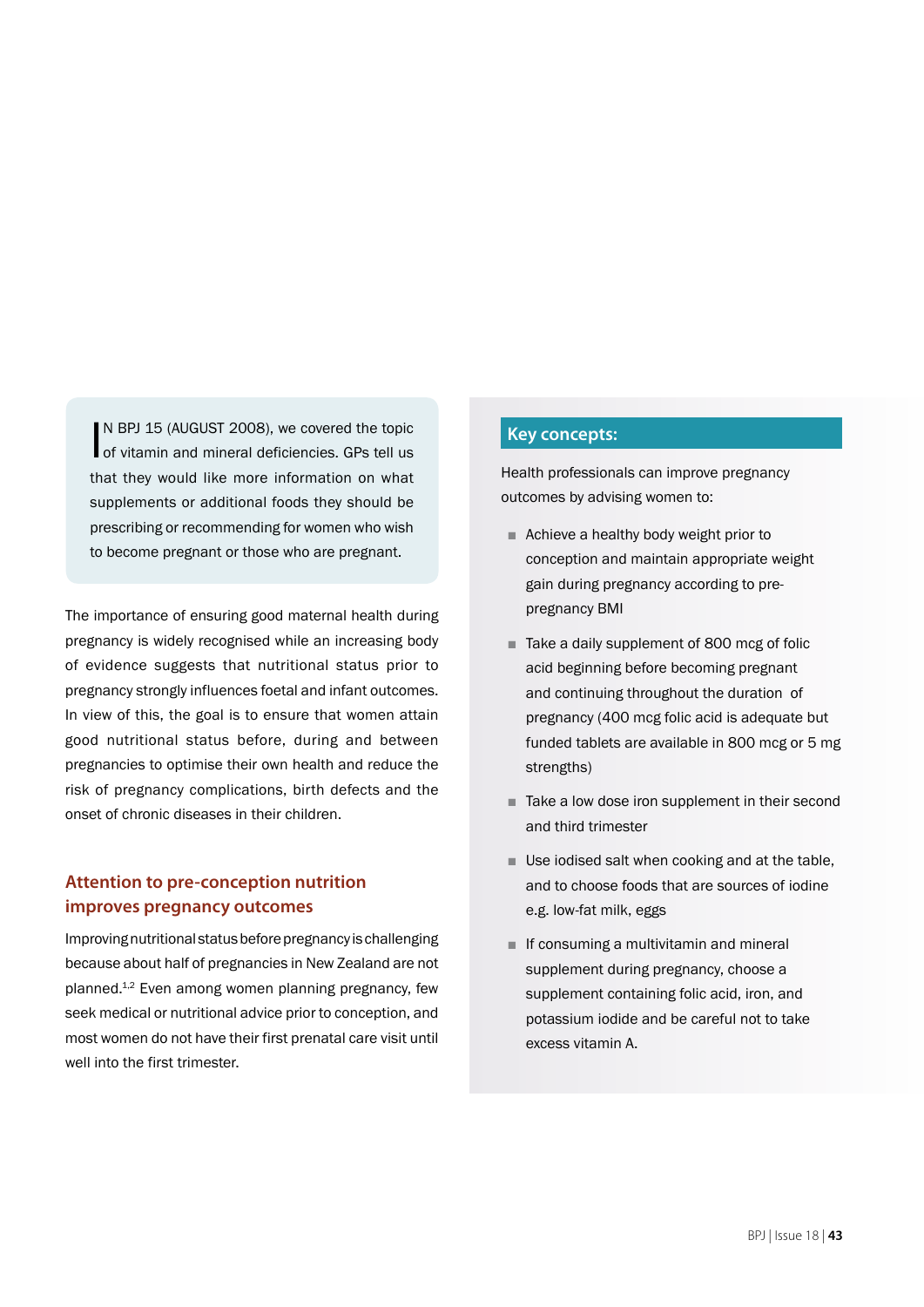#### **Folate reduces risk of neural tube defects**

It is well established that folate decreases the risk for neural tube defects. Women planning a pregnancy, or who are in the early stages of pregnancy, are advised to take a daily folic acid supplement of 800 mcg for at least four weeks before, and up to 12 weeks after conception (although women are recommended to continue with this supplement throughout pregnancy). Higher doses (5 mg daily) are recommended for those who have had a previous neural tube defect affected pregnancy, a family history of neural tube defects, or are taking anticonvulsant drugs. Supplementing with 400 mcg of folic acid is sufficient to reduce the risk for women who have no history of neural tube defects, however only 800 mcg or 5 mg tablets are currently available as registered medicines in New Zealand. Mandatory folic acid fortification of bread next year will ensure that all women who become pregnant – planned or unplanned – will receive some preconceptional folic acid.

## **Sub-optimal iron stores are difficult to replenish once pregnant**

A substantial amount of iron is required during pregnancy to meet foetal and maternal needs. About 40% of women aged 15–44 years in New Zealand have an inadequate intake of iron. Adequate pre-pregnancy iron stores may play a role in reducing risk for iron deficiency and anaemia during pregnancy. Sub-optimal iron stores are difficult to replenish once pregnant.

## **Healthy pre-conception bodyweight improves outcomes**

Being underweight or overweight prior to conception can affect birth outcome. Evidence from observational studies suggests that low pre-pregnancy body mass index (BMI, <20 kg/m2) is associated with reduced infant birth weight, and increased incidence of preterm delivery.<sup>3</sup> Obese women have an elevated risk for pre-eclampsia, gestational diabetes, neural tube defects and stillbirth, as well as giving birth to a large for gestational age infant.<sup>3,4</sup> More than one quarter of all New Zealand women are obese.4

## **Weight gain during pregnancy influences infant birth weight and health**

The U.S. Institute of Medicine recommendations for appropriate weight gain during pregnancy (Table 1) are based on pre-pregnancy BMI and uphold a slightly different range of weight gain for each BMI category. Weight gains within these guidelines are associated with optimal birth weight (between 3000 g and 4000 g) and best labour and delivery outcomes. Women who gain more weight in pregnancy than recommended have a significantly increased risk of having an infant weighing greater than 4000 g.5 High birthweight infants tend to be taller and heavier children with increased risk of obesity and metabolic problems in later life.<sup>6</sup> Excessive prenatal weight gain also places the mother at risk for long-term obesity post-delivery.7

There are currently no data available to indicate how much weight New Zealand women are gaining during pregnancy. Survey work conducted in the United States and Europe indicates that only a small proportion of women gain within the recommended ranges with excessive weight gain being more prevalent than inadequate weight gain.<sup>5</sup> Reports indicate that pregnancy weight gain is influenced by recommendations of health care providers so it is important this advice is accurate. Many women receive no prenatal weight gain advice.<sup>8,9</sup>

Pre-pregnancy BMI category Recommended total gain (kg) Low  $($  <math>20</math>) 12.5 – 18.0 Normal (20 – 25) | 11.5 – 16.0 High ( $>25 - 29$ ) 7.0 - 11.5 Obese (>29)  $|≥7.0$ 

Table 1: Current recommendations for weight gain during pregnancy6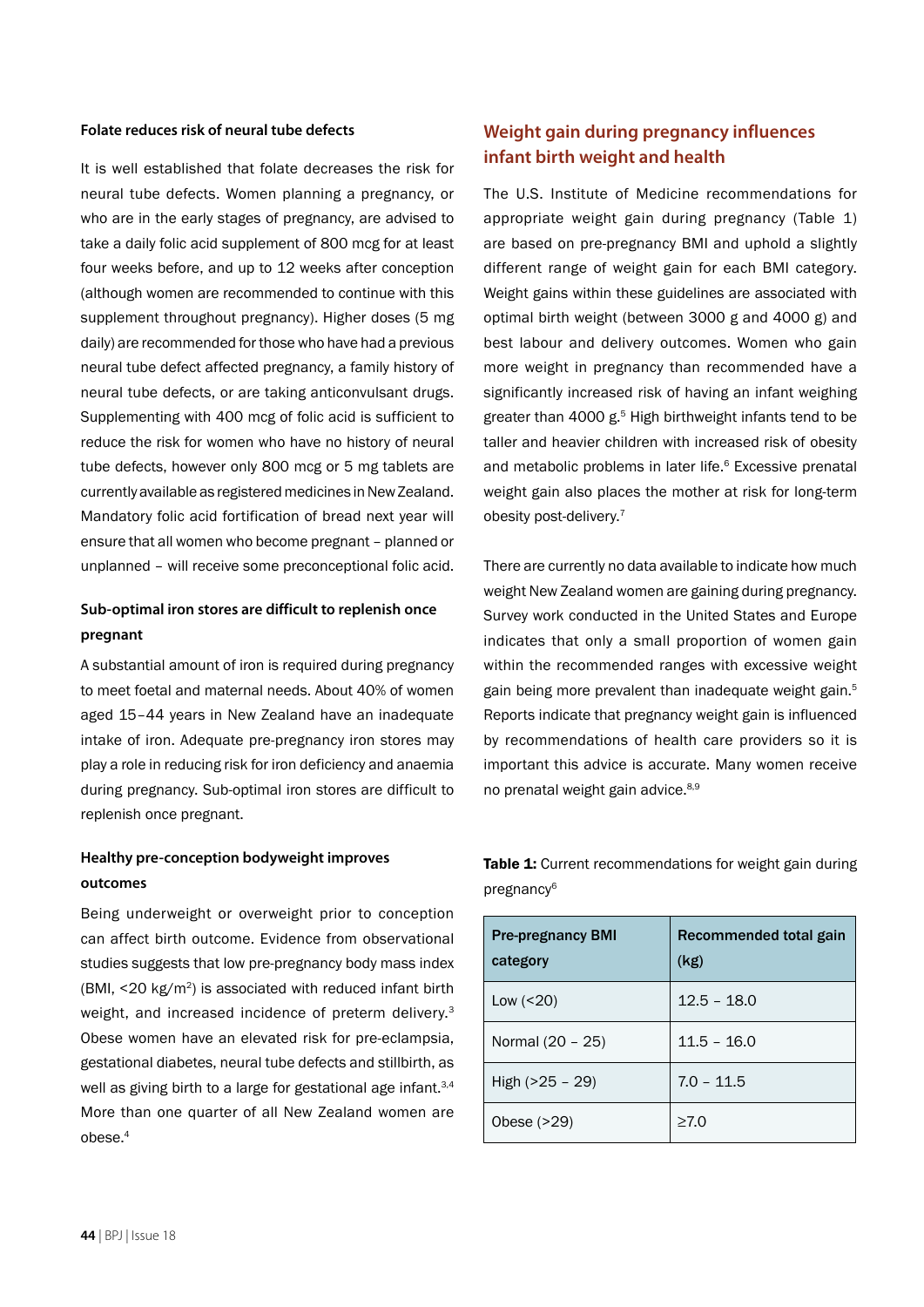## **A healthy diet meets most nutrient requirements during pregnancy**

Many questions remain unanswered regarding how the mother's nutritional status influences pregnancy outcome. Consequences of deficient or excessive nutrient intakes are difficult to determine, and assessment of vitamin and mineral status during pregnancy is not easy due to a lack of pregnancy-specific laboratory values. Based on available evidence, a healthy and varied diet can provide adequate energy and meet the mother's requirements for most nutrients. Selected vitamin and minerals that are likely to be limited in the diets of pregnant women are briefly highlighted.

#### **Folate requirements are high during pregnancy**

In addition to reducing neural tube defects, lack of folate during pregnancy is associated with increased risk of preterm delivery, low birth weight and poor foetal growth. The recommended intake of dietary folate is 600 mcg per day. Survey data of pregnant women in New Zealand indicate that dietary intakes of folate are well below recommended levels.4

### 400 mcg folic acid or 600 mcg dietary folate?

The 400 mcg recommendation to reduce neural tube defects is based on folic acid (synthetic form of folate) only. The 600 mcg recommended during pregnancy is in the units of Dietary Folate Equivalents (DFE) (food folate =  $1 \text{ mg}$  DFE and folic acid =  $1.7 \text{ mg}$  DFE). So essentially the 400 mcg folic acid tablet recommended preconceptional is worth 680 mcg DFEs and pregnant women then meet both recommendations by taking a supplement. Post-closure of the neural tube (after the first trimester) it is recommended that women intake 600 mcg DFEs. It is possible to obtain this all from the diet but this would involve large amounts of foods such as broccoli and spinach. Therefore women are recommended to continue with a folic acid supplement in addition to a folate rich diet for the entire pregnancy. This recommendation stands regardless of fortification of the food supply.

#### **Iron requirements increase throughout pregnancy**

Additional iron requirements during pregnancy increase substantially from the first trimester to the third trimester. A recommended dietary intake of 27 mg per day for the entire duration of pregnancy builds iron stores in early pregnancy for the third trimester.

Although women should be encouraged to consume plenty of iron rich foods during pregnancy, obtaining the recommended intake from diet alone is difficult. Survey data of pregnant women in New Zealand indicate mean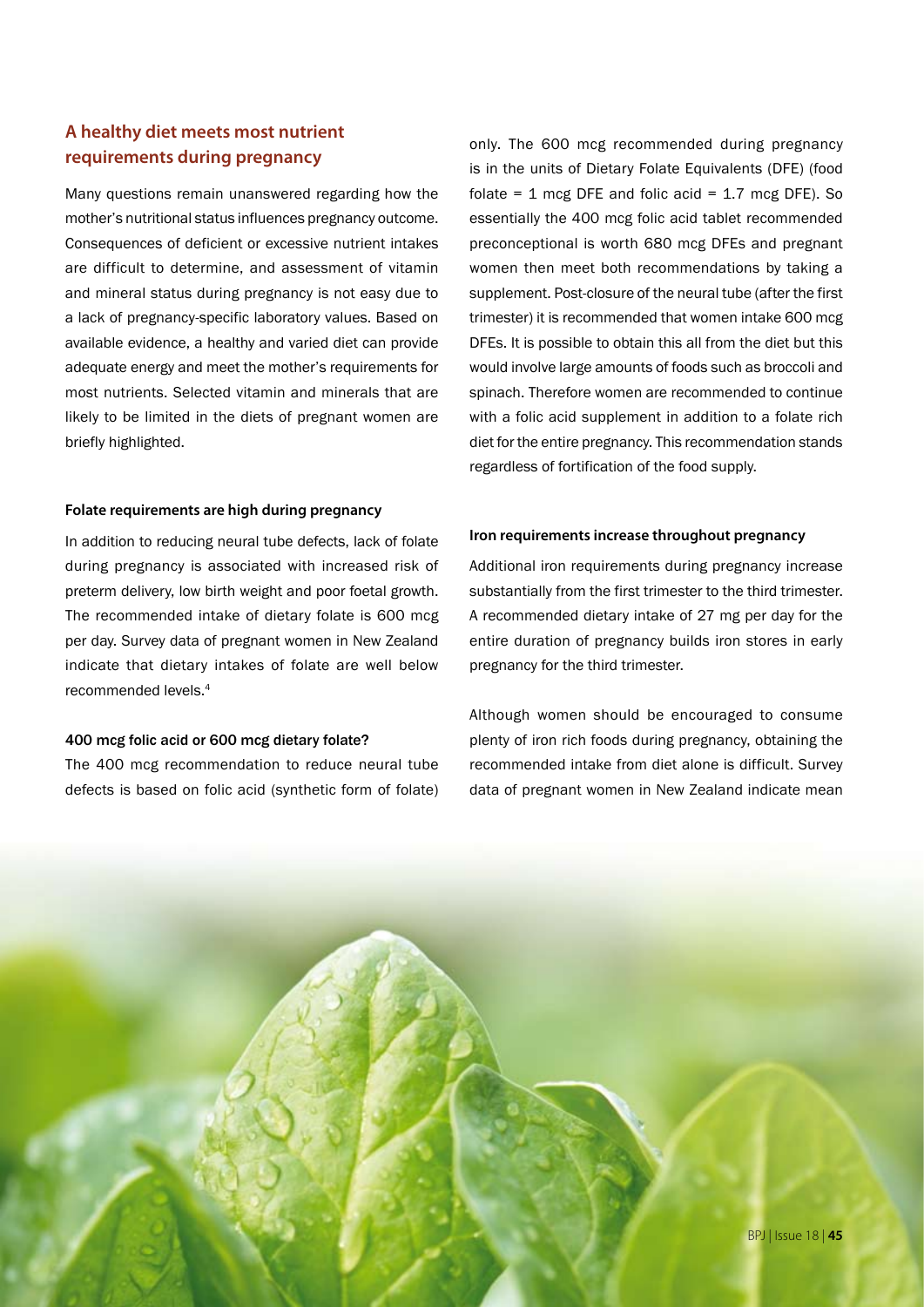iron intakes between  $11-14$  mg per day.<sup>4</sup> The highest prevalence of low iron stores, iron deficiency and irondeficiency anaemia is among New Zealand Māori women, particularly aged 15-24 years.<sup>4</sup> Maternal anaemia is associated with infant mortality and premature delivery.

Post-delivery, a woman who has been iron deficient during pregnancy should have further follow-up as postpartum anaemia is associated with emotional instability, depression and stress.<sup>10</sup>

For those who consume no or small amounts of animal source food, or when low iron stores are suspected, a low-dose iron supplement (30 mg ferrous iron per day) taken at bedtime or between meals is advised. When iron deficiency with or without anaemia is diagnosed, larger doses of iron supplements (~100 mg ferrous iron per day) may be advised to improve iron status as early in pregnancy as possible. $6$  Although there is currently insufficient evidence to recommend for (or against) routine iron supplementation of all pregnant women, the U.S. Institute of Medicine, recognises that many women have suboptimal iron stores and advise daily low-dose iron supplementation (30 mg) to all women in the second and third trimesters.

#### **Iodine requirements increase in pregnancy**

Requirements for iodine increase in pregnancy due to a marked change in thyroid function. Despite the upcoming mandatory fortification of bread with iodine in 2009, pregnant women will likely have intakes below the recommended level of 220 mcg per day. Median iodine intakes of New Zealand pregnant women are estimated between 60 to 70 mcg per day.<sup>11</sup> lodine deficiency during pregnancy can negatively affect both maternal and infant thyroid function and cognitive development of the infant.

Despite lack of clinical data on the effect of iodine supplementation on birth outcomes in mild to moderately deficient pregnant women. $12$  several health authorities recommend that pregnant women consume 150 mcg per day of potassium iodide to prevent deficiency.13, 14 Currently there are no single oral iodine preparations available as registered medicines in New Zealand. Seaweed and kelp tablets should not be used as the iodine content in these products is extremely variable and can be toxic.

#### **Low vitamin D levels can affect foetal bone**

During pregnancy, the lack of vitamin D may adversely affect foetal bone and accumulation of newborn vitamin D stores.15 Vitamin D increases intestinal absorption of calcium. Rickets is a clinical marker of poor pre- and postnatal bone health caused by vitamin D deficiency. There have been reports that rickets is re-emerging though its prevalence in New Zealand is unknown.

Dietary sources of vitamin D are limited and the main source is skin synthesis on exposure to sunlight. The most recent national survey indicated a high prevalence of vitamin D insufficiency in New Zealanders.<sup>16</sup> Plasma concentration of 25-hydroxyvitamin D is a marker of vitamin D status. A level below 25 nmol/L indicates risk of vitamin D deficiency. A survey of pregnant women from a general practice population in Wellington reported that 87% of women had 25-hydroxyvitamin D below 50 nmol/L.<sup>17</sup>

Many experts agree that the recommended adequate intake for vitamin D of 200 IU per day during pregnancy is grossly underestimated.18 Studies are currently underway to address the effect of vitamin D supplementation during pregnancy on the nutritional vitamin D status in both mother and foetus.

#### **There is little evidence to support other supplements**

For all other vitamin and minerals in pregnancy, there is little evidence to support routine supplementation unless inadequate nutrient intakes are suspected.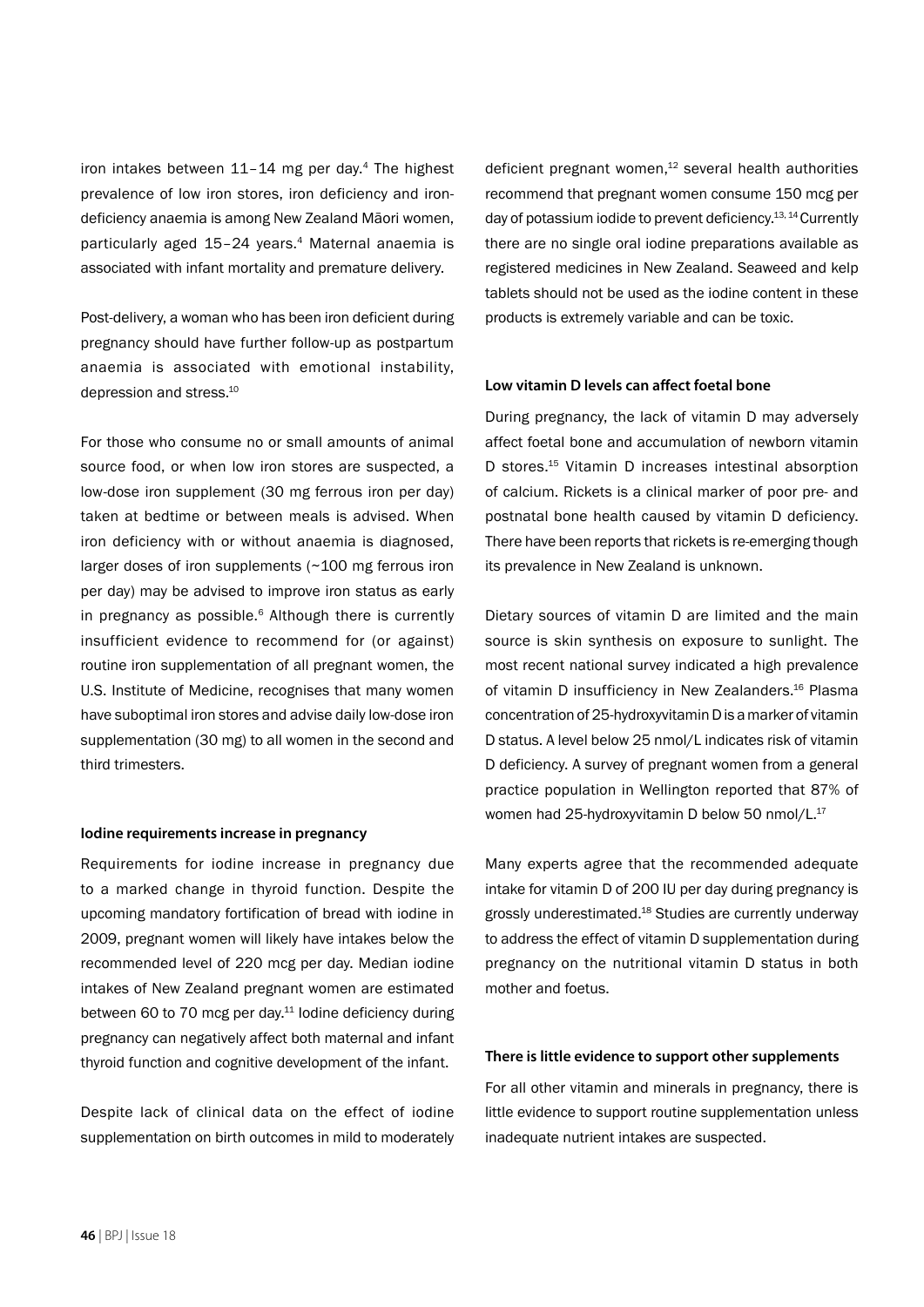Women who are taking multivitamin/multimineral supplements should be cautioned to avoid exceeding intake of 10,000 IU (3,330 RE) of vitamin A (retinol) per day.

See Table 2 (over page) for a comparison of ingredients of some commonly used pregnancy multivitamins.



## **Fully funded supplements in pregnancy:**

Iron

Ferrous fumarate Tab 200 mg – Ferro-tab Approximate elemental iron = 65 mg

Ferrous fumarate with folic acid Tab 310 mg with folic acid 350 mcg – Ferro-F-Tabs Approximate elemental iron = 100 mg

Ferrous gluconate with ascorbic acid Tab 170 mg with ascorbic acid 40 mg – Healtheries Iron with Vitamin C Approximate elemental iron = 20 mg

N.B: Ferrous sulphate preparations are available but subject to a part charge

Folic acid Tab 5 mg – Apo-Folic Acid Tab 0.8 mg – Apo-Folic Acid

Vitamin D Alfacalcidol Cap 0.25 mcg; Cap 1 mcg; Oral drops 2 mcg per mL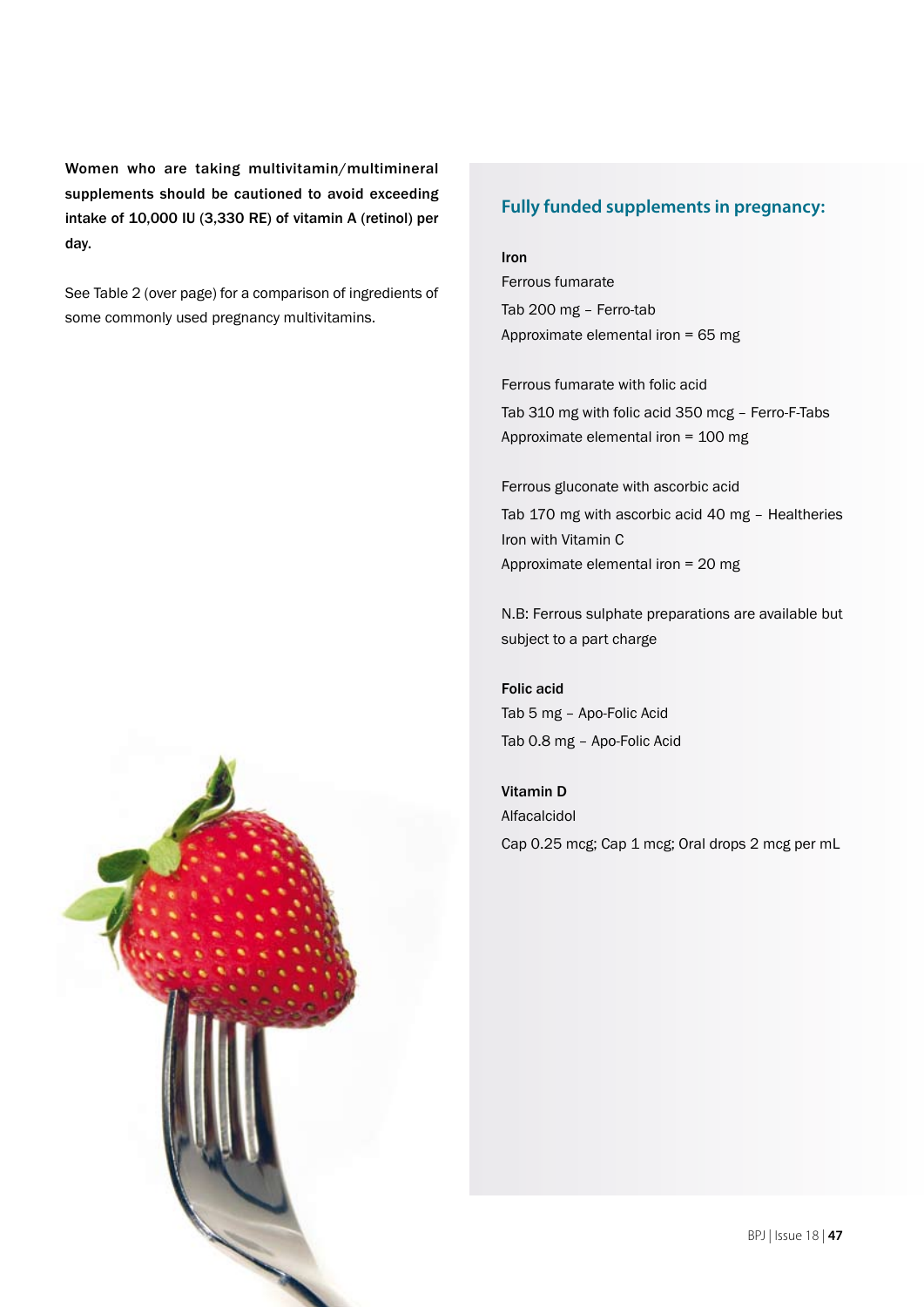Table 2: Commonly used pregnancy multivitamins - comparison of ingredients (per recommended daily dose)

|                               | <b>Elevit</b>                                  | <b>Blackmores Pregnancy</b><br>and Breastfeeding Gold | <b>Clinicians PregaVit</b>                 | <b>Solgar Prenatal Vitamins</b>                                    |
|-------------------------------|------------------------------------------------|-------------------------------------------------------|--------------------------------------------|--------------------------------------------------------------------|
|                               | <b>Dose</b> $\vert$ One tablet daily           | One tablet daily                                      | Three capsules twice<br>daily (6 caps/day) | Two tablets daily                                                  |
|                               | <b>Calcium</b> $\left  125 \text{ mg} \right $ | 59 mg                                                 | 265 mg                                     | 650 mg                                                             |
| Folic Acid   800 mcg          |                                                | 250 mcg                                               | 300 mcg                                    | 400 mcg                                                            |
| <b>lodine</b> $\vert$ nil     |                                                | 125 mcg                                               | 50 mcg                                     | 75 mcg                                                             |
|                               | <b>Iron</b>   60 mg                            | 5 <sub>mg</sub>                                       | nil                                        | 14 mg                                                              |
| Vitamin A*   nil              |                                                | 2880 mcg (carotenoids)<br>$= 2400$ IU                 | 225 mcg (retinol)<br>$= 750$ IU            | 1800 mcg (beta carotene) + 4.8 mcg<br>(carotenoids)<br>$= 3004$ IU |
| Vitamin B12 $\vert$ 4.0 mcg   |                                                | $1.5 \text{ mcg}$                                     | 25 mcg                                     | 2 mcg                                                              |
| Vitamin C $\vert$ 100 mg      |                                                | 30 mg                                                 | 42 mg                                      | 25 mg                                                              |
| $(cholecalciferol)$ $ $ $ $ U | <b>Vitamin D</b>   12.5 mcg = 500              | $6.25 \text{ mcg} = 250 \text{ lU}$                   | $2.5 \text{ mcg} = 100 \text{ lU}$         | $2.5 \text{ mcg} = 100 \text{ lU}$                                 |

 $*$  1 mg retinol = 0.5 mg beta carotene = 0.08 mg carotenoids

#### References

- 1. Schader I, Corwin P. How many pregnant women in Christchurch are using folic acid supplements in early pregnancy? NZ Med J 1999;112:463-5.
- 2. Dobson I, Devenish C, Skeaff CM, Green TJ. Periconceptional folic acid use among women giving birth at Queen Mary Maternity Hospital in Dunedin. Aust NZ J Obstetrics and Gynaecology 2006;46:534-7.
- 3. Hauger MS, Gibbons L, Vik T, Belizán JM. Prepregnancy weight status and the risk of adverse pregnancy outcome. Acta Obstet Gynecol Scand. 2008;87(9):953-9.
- 4. Ministry of Health. 2008. A Portrait of Health: Key results of the 2006/07 New Zealand Health Survey. Wellington: Ministry of Health.
- 5. Olsen CM. Achieving a healthy weight gain during pregnancy. Ann Rev Nutr. 2008;28:411-23.
- 6. Institute of Medicine, Food and Nutrition Board, Committee on Nutritional Status During Pregnancy and Lactation, Subcommittee on Dietary Intake and Nutrient Supplements During Pregnancy, Subcommittee on Nutritional Status and Weight Gain During Pregnancy. Nutrition during pregnancy. Part I - Weight gain. Part II - Nutrient supplements. Washington, DC: National Academy Press; 1990.
- 7. Linne Y, Dye L, Barkeling B, Rossner S. Long-term weight development in women: A 15-year follow-up of the effects of pregnancy. Obes Res. 2004:12:1166-78.
- 8. Stotland NE, Haas JS, Brawarsky P, Jackson RA, Fuentes-Afflick E, Escobar GJ. Body mass index, provider advice, and target gestational weight gain. Obstet Gynecol. 2005;105(3):633-8.
- 9. Cogswell ME, Scanlon KS, Fein SB, Schieve LA. Medically advised, mother's personal target, and actual weight gain during pregnancy. Obstet Gynecol. 1999;94:616-22.